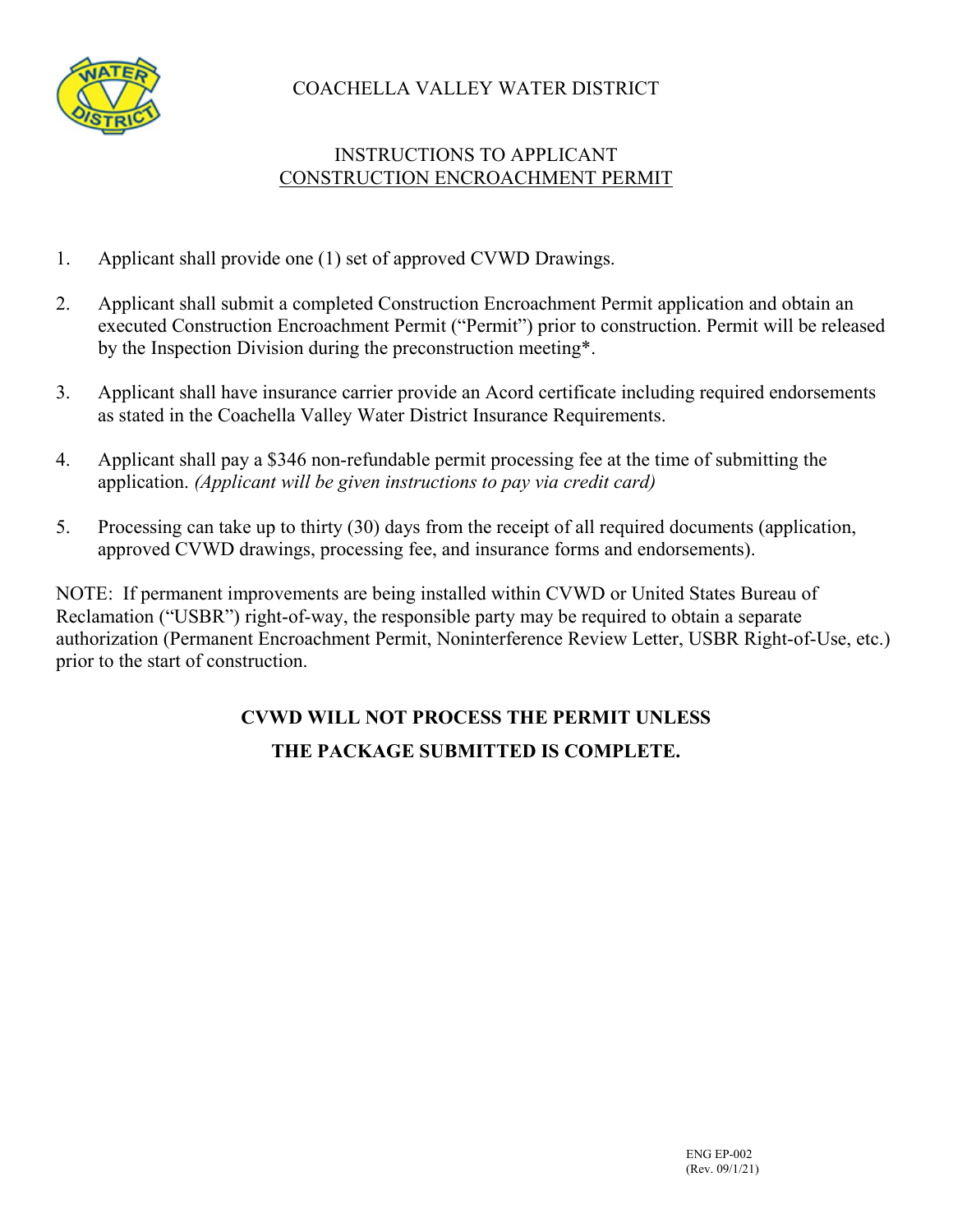## **APPLICATION FOR CONSTRUCTION ENCROACHMENT PERMIT**

(Use separate application for each project)

| Permission is requested to encroach on CVWD/USBR right-of-way as indicated below. Complete all items; insert N/A if not<br>applicable. Application may be returned if all required attachments are not included. |                                                                |                                                                                  |
|------------------------------------------------------------------------------------------------------------------------------------------------------------------------------------------------------------------|----------------------------------------------------------------|----------------------------------------------------------------------------------|
|                                                                                                                                                                                                                  |                                                                |                                                                                  |
|                                                                                                                                                                                                                  |                                                                |                                                                                  |
| Nearest Cross Streets                                                                                                                                                                                            |                                                                |                                                                                  |
| (NE) (NW) (SW) (SE) Quarter(s) of Section ______, Township ________ South, Range ________ East<br>(Check all that apply)                                                                                         |                                                                |                                                                                  |
| FULLY DESCRIBE WORK WITHIN CVWD/USBR RIGHT-OF-WAY. Attach approved CVWD drawings (one 11" x<br>17" set), specifications, calculations, maps, etc., if applicable.                                                |                                                                |                                                                                  |
| Application shall be submitted a minimum of 30 days before construction is scheduled to start.                                                                                                                   |                                                                | ,我们也不会有什么。""我们的人,我们也不会有什么?""我们的人,我们也不会有什么?""我们的人,我们也不会有什么?""我们的人,我们也不会有什么?""我们的人 |
|                                                                                                                                                                                                                  |                                                                |                                                                                  |
| PERMIT FEE: There shall be a \$346.00 non-refundable processing fee paid at the time this application is submitted                                                                                               | (Applicant will be given instructions to pay via credit card). |                                                                                  |
| CONSTRUCTION INSPECTION: Will be performed by CVWD at the Permittees expense as required by CVWDC<br>3.05.210. (Ord. 1399.13 § 8-1, 2019)                                                                        |                                                                |                                                                                  |
| PERFORMANCE WARRANTY: Bond may be required of the Permittee whenever in the judgment of CVWD it<br>becomes necessary or advisable to guarantee performance.                                                      |                                                                |                                                                                  |
| INSURANCE REQUIREMENTS: Must be met at the time this application is submitted.                                                                                                                                   |                                                                |                                                                                  |
| THE UNDERSIGNED AGREES THAT THE WORK WILL BE DONE IN ACCORDANCE WITH CVWD<br>ENCROACHMENT PERMIT AND SUBJECT TO INSPECTION AND APPROVAL.                                                                         |                                                                |                                                                                  |
| Applicant / Company Name                                                                                                                                                                                         | Authorized Name and Title (print)                              |                                                                                  |
| Phone Number                                                                                                                                                                                                     | Authorized Signature                                           |                                                                                  |
| Mailing Address                                                                                                                                                                                                  | Email Address                                                  |                                                                                  |
| City, State, and Zip Code                                                                                                                                                                                        |                                                                |                                                                                  |

If you have any questions in regard to the preparation of this application or if you need any information, please contact the Right-of-Way Division at (760) 398-2651.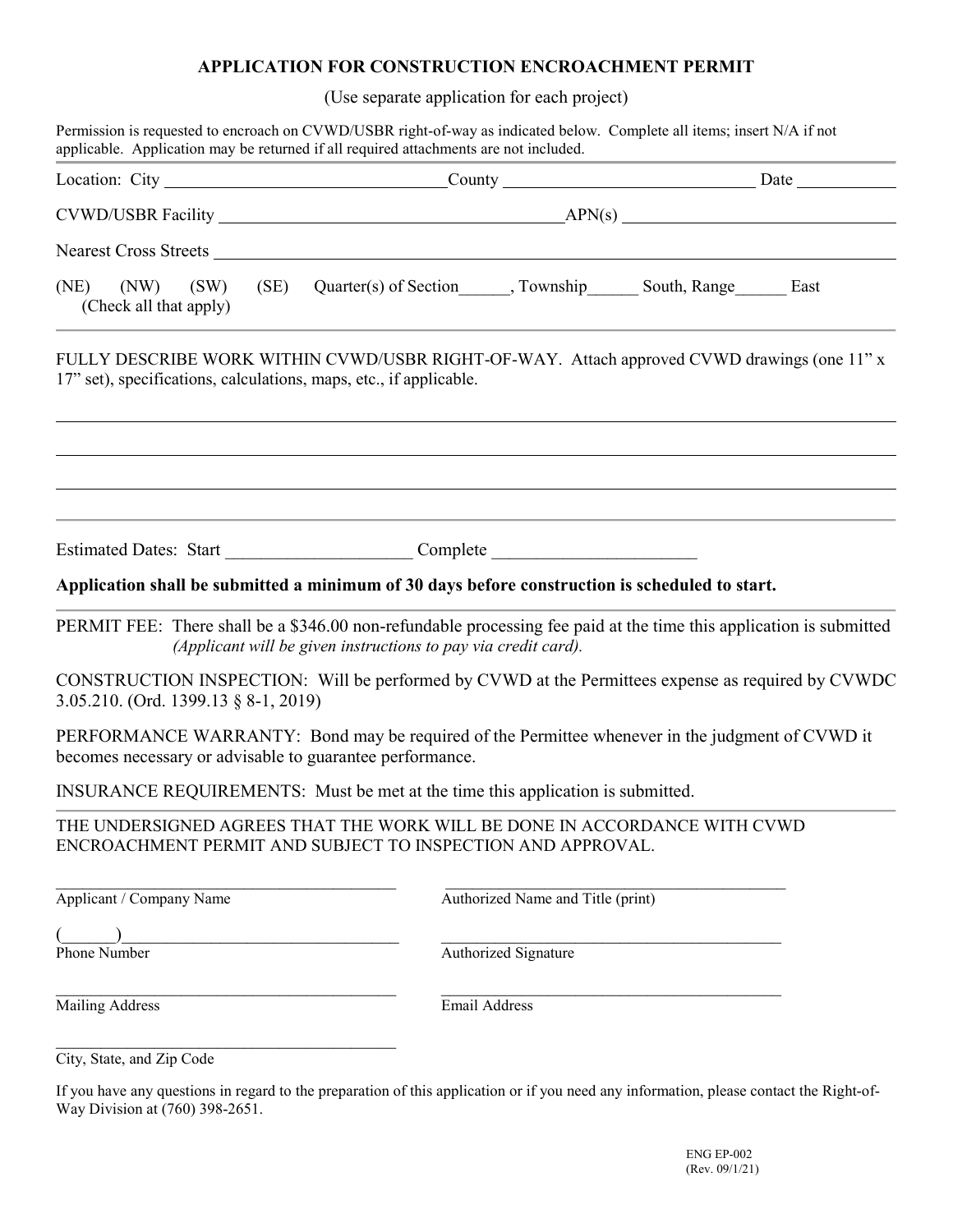# COACHELLA VALLEY WATER DISTRICT

INSURANCE REQUIREMENTS

**MINIMUM SCOPE AND LIMIT OF COVERAGE.** Prior to and at all times after executing the Permit, Permittee shall procure and maintain, at its sole cost, for the duration of Permittee's obligations hereunder, not less than the following coverage and limits of insurance, with insurers and under policy forms satisfactory to CVWD.

(a) **Commercial General Liability Insurance** written on an occurrence basis of at least \$1,000,000 per occurrence/\$2,000,000 aggregate including ongoing operations, products and completed operations, property damage, bodily injury, personal and advertising injury, and premises/operations liability.

(i) Coverage for Commercial General Liability insurance shall be at least as broad as Insurance Services Office Commercial General Liability coverage form (Occurrence Form CG 00 01) or exact equivalent.

(ii) The policy shall contain no endorsements or provisions limiting coverage for (1) contractual liability; (2) cross liability exclusion for claims or suits by one insured against another; (3) products and completed operations liability; or (4) contain any other exclusion contrary to the Permit.

(iii) The policy shall be endorsed to name Coachella Valley Water District, its employees, directors, officers, agents, and volunteers as additional insureds using ISO endorsement forms CG 20 10 10 01 and 20 37 10 01, or endorsements providing the exact same coverage.

(b) **Commercial Automobile Liability Insurance** written on a per occurrence basis of at least \$1,000,000 per occurrence for bodily injury and property damage.

(i) Coverage for automobile liability insurance shall be at least as broad as Insurance Services Office Form Number CA 00 01 covering automobile liability (Coverage Symbol 1, any auto)

(ii) The policy shall be endorsed to name Coachella Valley Water District, its employees, directors, officers, agents, and volunteers as additional insureds.

(c) **Workers' Compensation Insurance/Employers Liability** as required by the State of California with statutory limits or be legally self-insured pursuant to Labor Code section 3700 *et seq.* along with Employer's Liability limits of no less than \$1,000,000 per occurrence for bodily injury or disease. The workers compensation insurer shall agree, using form WC 00 03 13 or the exact equivalent to waive all rights of subrogation against Coachella Valley Water District, its employees, directors, officers, and agents.

**OTHER INSURANCE PROVISIONS**. All of Permittee's policies shall meet the following requirements and contain all specified provisions/endorsements noted hereunder.

(a) Insurers shall provide CVWD at least thirty (30) days prior written notice of cancellation of any policy required by this Permit, except that insurers shall provide at least ten (10) days prior written notice of cancellation of any such policy due to non-payment of premium. In the event any insurer issuing coverage hereunder does not agree to provide notice of cancellation to CVWD, Permittee shall assume such obligation and provide written notice of cancellation in accordance with the above. If any of the required coverage is cancelled or expires during the term of this Permit, Permittee shall deliver renewal certificate(s) including endorsements to CVWD at least ten (10) days prior to the effective date of cancellation or expiration.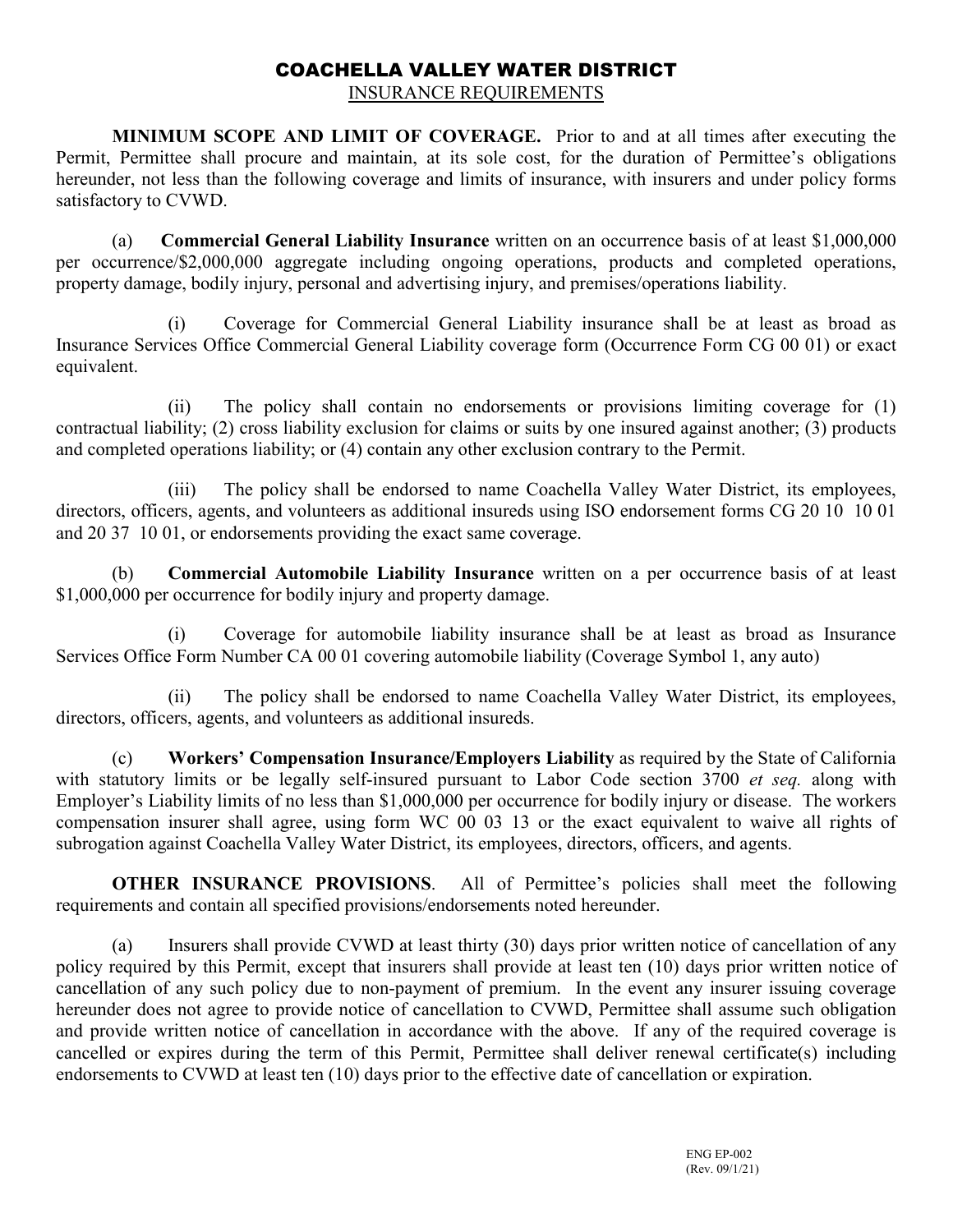(b) The Commercial General Liability Policy and Automobile Policy shall each contain a provision stating that Permittee's policy is primary insurance and that any insurance, self-insurance or other coverage maintained by CVWD or any additional insureds shall not be called upon to contribute to any loss.

(c) All required insurance coverages shall contain a provision, or be endorsed, to waive subrogation in favor of the Coachella Valley Water District, its employees, directors, officers, and agents or shall specifically allow Permittee to waive its right of recovery prior to a loss. Permittee hereby waives its own right of recovery against Coachella Valley Water District, its employees, directors, officers, and agents.

(d) If at any time during the life of the Permit, any policy of insurance required under this Permit does not comply with these specifications or is canceled and not replaced, CVWD has the right but not the duty to obtain the insurance it deems necessary and any premium paid by CVWD will be promptly reimbursed by Permittee. In the alternative, CVWD may cancel this Permit.

(e) CVWD may require Permittee to provide complete copies of all insurance policies and endorsements in effect for the duration of the Permit.

(f) The general liability and automobile liability programs may utilize either deductibles or provide coverage excess of a self-insured retention, subject to written approval by CVWD, and provided that such deductibles shall not apply to CVWD as an additional insured.

(g) Claims made policies are not acceptable

(h) Permittee shall not allow any of its contractors, consultants, subcontractors or subconsultants to commence work under this Permit until Permittee has required and verified that contractors, subcontractors, consultants, or subconsultants have secured all insurance required under this Section, including waivers of subrogation and other endorsements. Policies of commercial general liability insurance provided by such contractors, consultants, subcontractors or subconsultants shall be endorsed to name Coachella Valley Water District, its employees, directors, officers, and agents as additional insureds using ISO form CG 20 38 04 13 and CG 20 10 11 85, or an endorsement providing the exact same coverage. If requested by Permittee, CVWD may approve different scopes or minimum limits of insurance for particular contractors, consultants, subcontractors or subconsultants.

**VERIFICATION OF COVERAGE**. Prior to execution of the Permit, Permittee shall file with CVWD evidence of insurance from an insurer or insurers certifying to the coverage of all insurance required herein. Such evidence shall include original copies of the Certificate of Insurance (Acord Form 25-S or equivalent), together with required endorsements. All evidence of insurance shall be signed by a properly authorized officer, agent, or qualified representative of the insurer and shall certify the names of the insured, any additional insureds, where appropriate, the type and amount of the insurance, the location and operations to which the insurance applies, and the expiration date of such insurance. All policies required shall be issued by acceptable insurance companies, as determined by CVWD. Each such policy shall be from a company or companies with a current A.M. Best's rating of no less than A:VII and admitted to transact in the business of insurance in the State of California, or otherwise allowed to place insurance through surplus line brokers under applicable provisions of the California Insurance Code or any federal law.

**LIABILITY NOT LIMITED**. Defense costs shall be payable in addition to the limits set forth herein. Requirements of specific coverage or limits contained herein are not intended as a limitation on coverage, limits, or other requirement, or a waiver of any coverage normally provided by any insurance. The limits set forth herein shall apply separately to each insured against whom claims are made or suits are brought, except with respect to the limits of liability. Further the limits set forth herein shall not be construed to relieve Permittee from liability in excess of such coverage, nor shall it limit Permittee's indemnification obligations to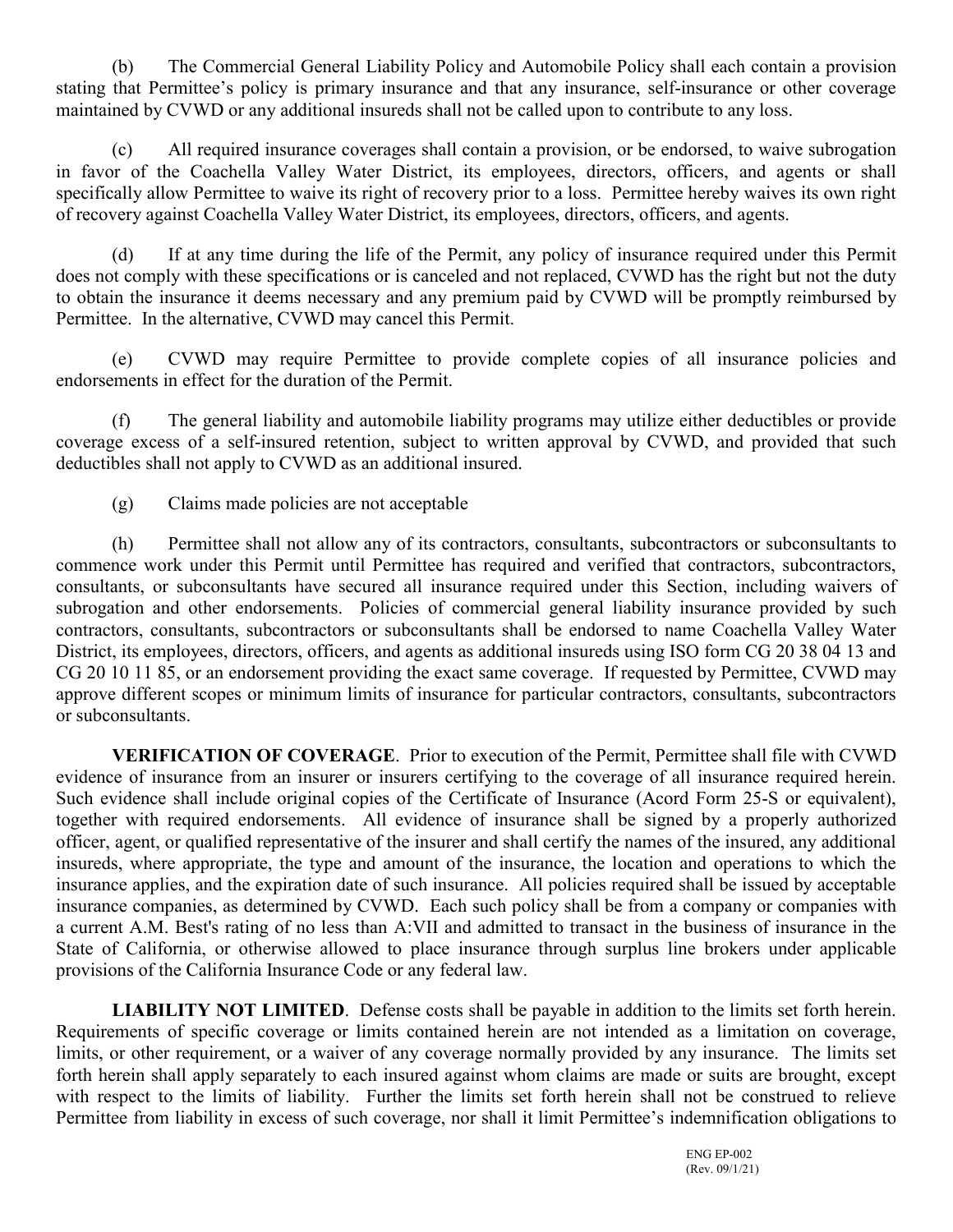CVWD and shall not preclude CVWD from taking such other actions available to CVWD under other provisions of the Permit or law.

**AVAILABLE LIMITS**. Notwithstanding the minimum limits set forth above, any available insurance proceeds in excess of the specified minimum limits of coverage shall be available to the parties required to be named as additional insureds.

**RESERVATION OF RIGHTS.** CVWD reserves the right to modify these requirements, including limits, based on the nature of the risk, prior experience, insurer, coverage, or other special circumstances.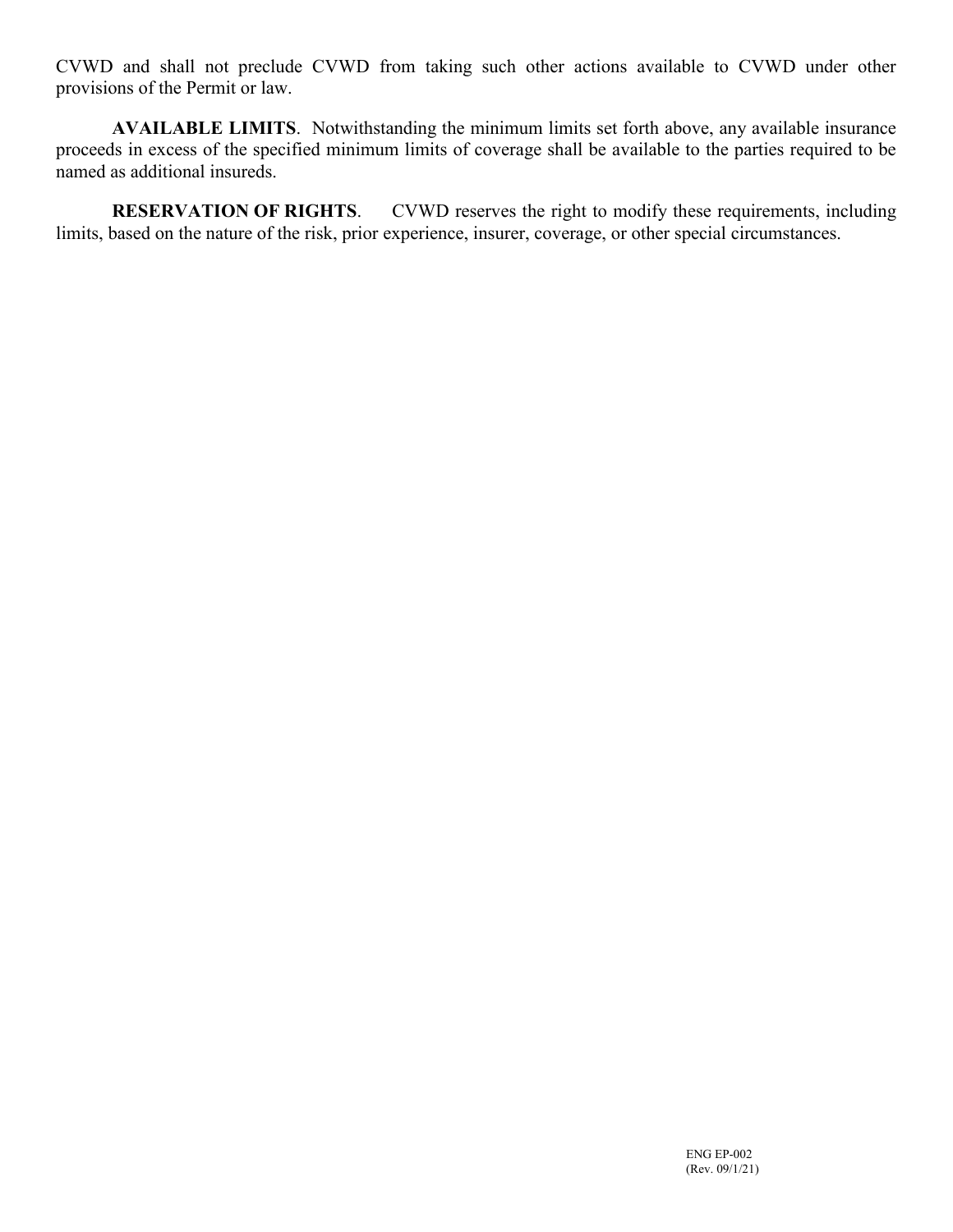### INSURANCE SUBMISSION\*\*

It is IMPORTANT to know that CVWD requires that ENDORSEMENT FORMS be attached behind the Certificate of Insurance. A statement on an insurance certificate will not be accepted in lieu of the actual endorsement forms.

**INSURANCE BROKERS should contact their insurance company UNDERWRITERS if they have questions.** Every underwriter, regardless of the insurance company, has great knowledge of what endorsement forms are and can provide the forms to the broker. The endorsement forms are necessary and required.

Please use the **CHECKLIST** below to verify that you have obtained and attached each of the proper items. Please submit the insurance as one (1) packet.

| <b>General Liability</b> Insurance Certificate in the amount of \$1,000,000<br><b>Additional Insured Endorsement Form</b><br><b>Waiver of Subrogation Endorsement Form</b>    |
|-------------------------------------------------------------------------------------------------------------------------------------------------------------------------------|
| <b>Automobile Liability Insurance Certificate in the amount of \$1,000,000</b><br><b>Additional Insured Endorsement Form</b><br><b>Waiver of Subrogation Endorsement Form</b> |
| Workers' Compensation statutory limits, Employers liability \$1,000,000                                                                                                       |

**Waiver of Subrogation Endorsement Form**

### **Additional insured: Coachella Valley Water District, its employees, directors, officers, and agents.**

**\*\***This document is a short synopsis of CVWD's insurance requirements and is not intended to limit CVWD's liability in any way.